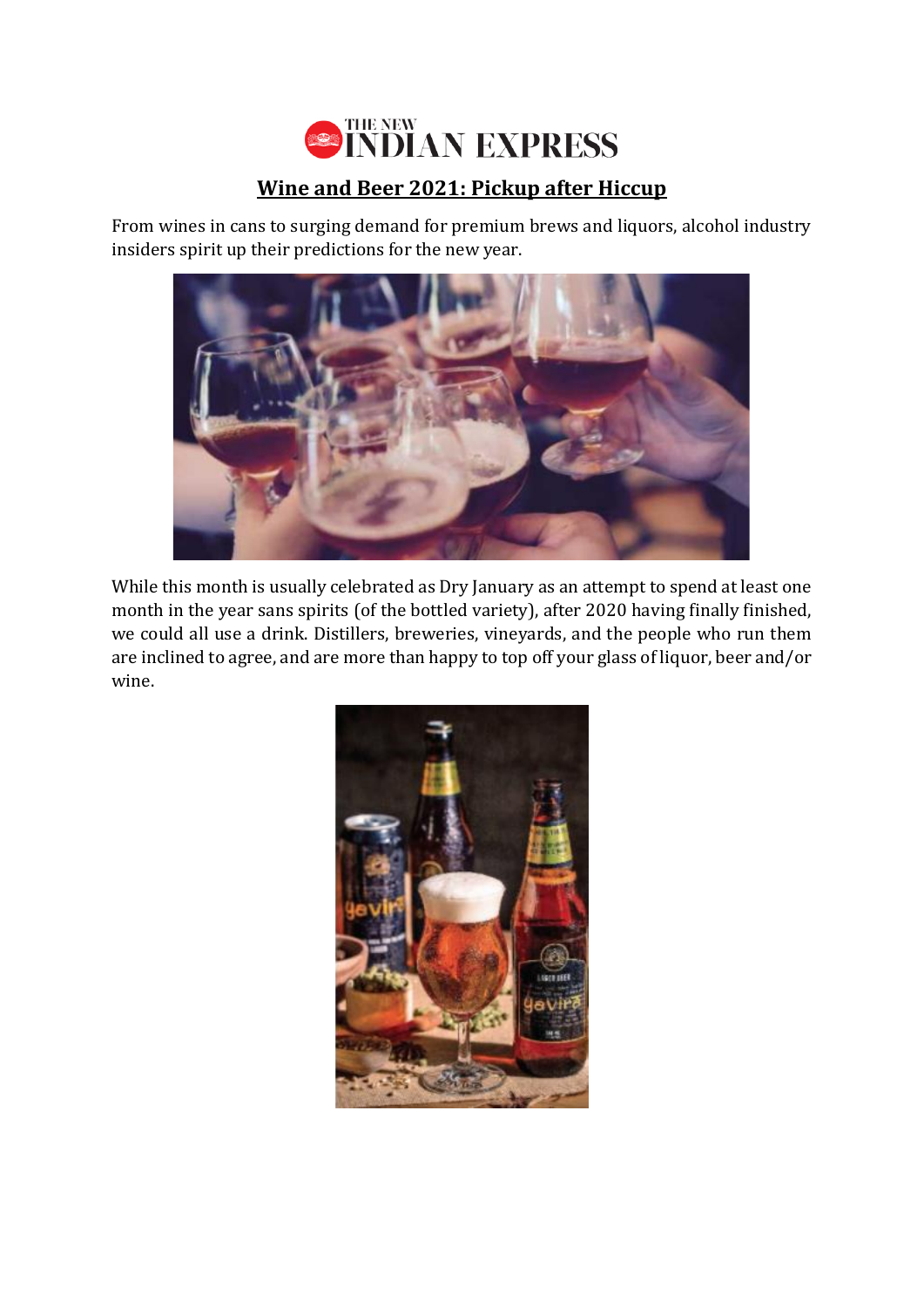## Wine Not?

"FY21 is looking very good. We took advantage of the downtime to streamline our operations and conduct our business to put Sula on a much stronger trajectory. Consumers prefer the strongest, most trusted brands in these uncertain times and we have benefited from that with gains in market share across the country," notes Chaitanya Rathi, COO, Sula Vineyards.

**Sonal Holland, India's only Master of Wine who is the Founder of SoHo Wine Club and Sonal Holland Wine Academy, chimes in: "I see premium wine purchases continuing through 2021, with the wealthy even looking to trade up, and splurge more than usual on their wines and other luxury beverages."**

**That being said, vintners are also reaching out to the youth in a bid to shed that rarefied tag that wine holds. "With the recent introduction of wine in cans by Sula and Fratelli, the Indian consumer, who is younger and not as experienced in the world of wines, will have more opportunities to try and enjoy wines in 2021," points out Holland.**

"There is an explosion of ready-to-drink (RTD) beverages, which makes alcohol accessible for any occasion. This bubbly and refreshing drink needs no mixers, corkscrews, or swirling. It is easy to carry and crack open straight from the fridge," agrees Rathi, while adding, "Wine has also made its way to OTT streaming platforms on popular web series like Mirzapur, and there's a growing demand in Tier-II and III cities. It also garners support from the government as an agricultural product. Efforts by the PM's Atmanirbhar Bharat initiative have seen the acceptance of locally made wines."

## **Grin and Beer It**

Speaking of Made in India, another segment of alcohol, locally-made craft beer, has plenty to cheer about as well. For instance, craft beer start-up Kimaya Himalayan, recently launched two homegrown barley-based brews — BeeYoung and Yavira, which are already selling across India and abroad. Founder & CEO Abhinav Jindal observes that the Indian audience is opening up to more complex flavours in the craft beer market rather than succumbing to the age-old, traditional flavours.

"Due to this change, there has been considerable innovation and experimentation in terms of various brews being concocted with the help of varied ingredients used to meet this new change in attitude and taste," he reasons. Indeed, the craft beer space has definitely been hopping. Beor360, which was launched after much delay in September last year, under the aegis of Delhi-based BrewKing Beverages, founded by Rishabh Ranjan and Amit Tiwari, is available only in Gurugram and Delhi, but will expand to Uttar Pradesh and other states in the coming weeks.

However, Rohan Khare, Founder & CEO, Bad Monkey Beer, notes that "India is at the bottom in the list of per-capita beer consumption around the globe. Indians drink to get high, and our taxation system makes beer much more expensive as compared to hard liquor available at a lower per-ml-alcohol cost to the consumer."